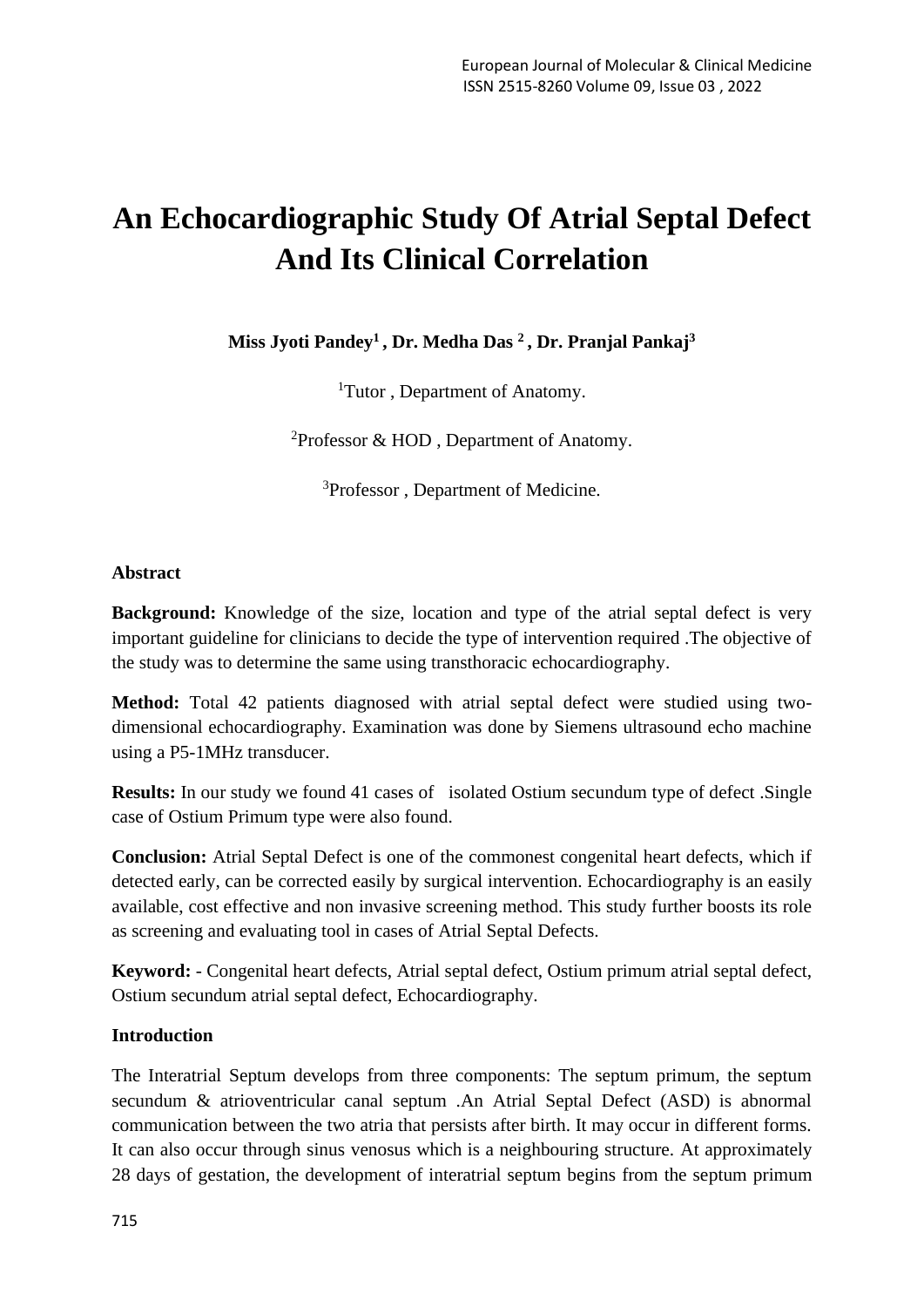which is derived from the primitive atrial roof. It grows downwards towards the developing septum intermedium. The gap between the septum primum and the septum intermedium is foramen primum. Before closing of this gap, another gap appears at the upper end of septum primum. The new gap thus formed is foramen secundum. The septum secundum is formed by infolding of the atrial roof adjacent to the developing truncus and to the right side of the septum primum. In the normal heart, the Ostium primum closes by fusion of the mesenchymal cells of the septum primum with the septum intermedium. Later the two septae overlap each other and blood flows from right to left atria through the interval between them. This oblique gap in between septum primum and septum secundum is foramen ovale. The foramen ovale is the only communication between the two atria after the fusion of the two septa, which occurs by the gestational age of 2 months normally.  $[1]$ 

Cardiac congenital defects are very common abnormality. It is most common cause of birth morbidity of all types of congenital anomalies<sup>[2].</sup> Pathophysiology and natural and pathological history of atrial septal defect will help to decide the correct time for closure of defect before shunt reversal [3]. Due to development of interventional technology structural congenital defects like O.S-ASD, VSDs is possible to treat in cardiac catheterisation laboratory  $^{[4]}$ 

Depending upon its location, the ASD is classified into three types. 1. Ostium secundum ASD (O.S-ASD) 2. Ostium primum ASD(O.P-ASD). 3. Sinus venous ASD.

1. O.S-ASD -An O.S-A.S.D is present in the region of fossa ovalis. It is the most common ASD with normal atrioventricular valve. An ostium secundum ASD most often occurs due to deficiency in septum primum. Its diameter >3cm are common in symptomatic patients. This defect is found more commonly in female as compared to male .Due to abnormal flow of blood through the defect, there is enlargement of different chambers of heart depending upon the stage of the disease.

2. Ostium Primum-ASD- It occurs in 30% of all ASDs including those as a part of complete atrioventricular defects. Isolated Ostium Primum ASD is present only in 15% of all ASDs. These defects occur due to failure of fusion of endocardial cushions because of abnormal migration of mesenchymal cells. With an endocardial cushion defect, atrioventricular canal and valves may be affected. Ostium primum ASD is also known as partial or incomplete AV canal defect. There is absence of part of the atrial septum contributed by AV canal. The defect presents only in lower part of atrial septum and lies on the tricuspid valve and mitral valve with split leaflets in mitral valve. In most of the cases, patients with ostium primum ASD are mainly diagnosed during childhood. Survival rate without surgical closure is very low with ostium primum atrial septal defect.

3. Sinus venosus ASD (SV ASD) - It Occurs only in 10% of all ASDs. It is commonly located at the junction of superior vena cava (SVC) with the right atrium. It is rarely presents at junction of the inferior vena cava with the right atrium. Surgical intervention is required to correct the anatomical anomaly. SV-ASD causes dilatation of right atrium, right ventricle, pulmonary artery and dilatation of inferior vena cava. [5]

Normal size of heart chambers (for reference):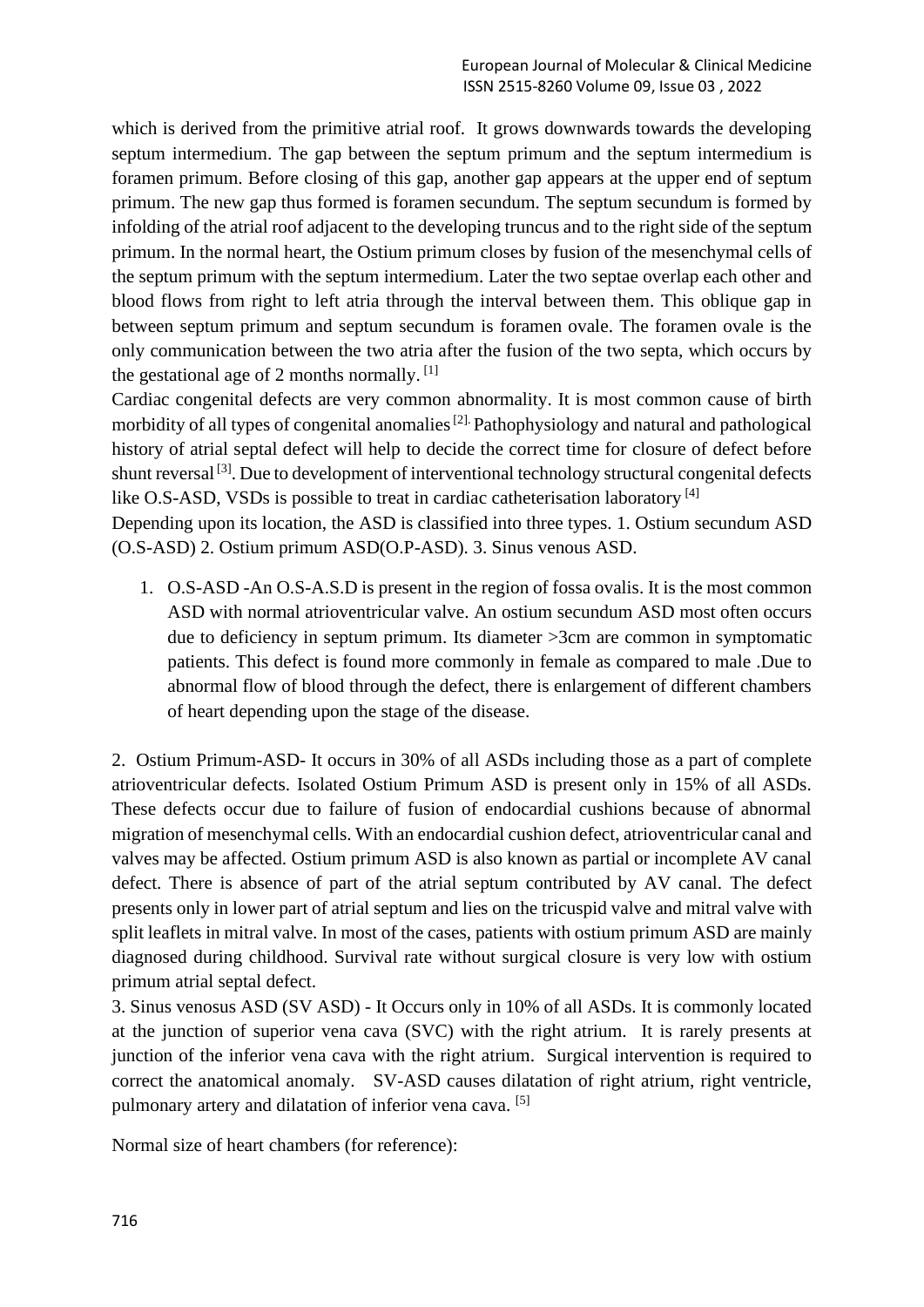Left atrial diameter  $-19$  to 40 mm Left ventricular end diastolic size – 36 to 52 mm Left ventricle size in systole – 24 to 42mm Right ventricle internal diameter  $-7$  to 23 mm Right atrial diameter- 24 to 38 mm [6]

## **Material and method**

Permission from ethical society for research works in Rama medical college, hospital and research centre (RMCH&RC) was taken prior to the study. This study was done on patients coming to Medicine OPD in RMCH&RC, Kanpur. Patients having congenital heart disease were screened for ASD; Consent for transthoracic Echocardiography was taken. Examination was be done by SIEMENS ULTRASOUND ECHO MACHINE using a P5-1MHz transducer. Anatomy of ASD was observed in detail by echocardiography.

This study was done on 42 patients in duration of 6 month. Though statistically the sample size is very small, still this study is relevant due to paucity of other studies on this topic in this area.

Type of defect, its location and size were documented .Size of all four chambers of heart were recorded .The age and sex of the patients were also noted.

Inclusion criteria- Patients having shortness of breath, heart palpitations, mild headache, fatigue, swelling in the legs, delayed physical growth and failure to thrive (in case of children)

Exclusion criteria – Patients having no such type of symptoms and any clinical findings

Statistical Analysis: Statistical analysis was performed by using computer based software, Statistical Package for Social Science (SPSS).

#### **Observation and result**

The minimum age recorded was 15 days and the maximum age was 70 years. Out of these 42 patients, 21 were male and 21 were female.

The most common type of ASD according to our study was Ostium secundum type. We found 41 cases of isolated Ostium secundum ASD and one case of isolated Ostium primum ASD. The single case of O.P.-ASD was detected in a 35 year female. The third type of ASD was not found in our study. [ figure number  $-1 \& 2$ ]

The single case of ostium primum defect observed was 35mm in size. The mean size of ostium secundum defect observed in 20 females was 29.90 mm and mean size defect in 21 male cases was 32.3 mm. Mean size of ostium secundum defect was 2.34 mm irrespective of sex. [table  $number-2,3$ ]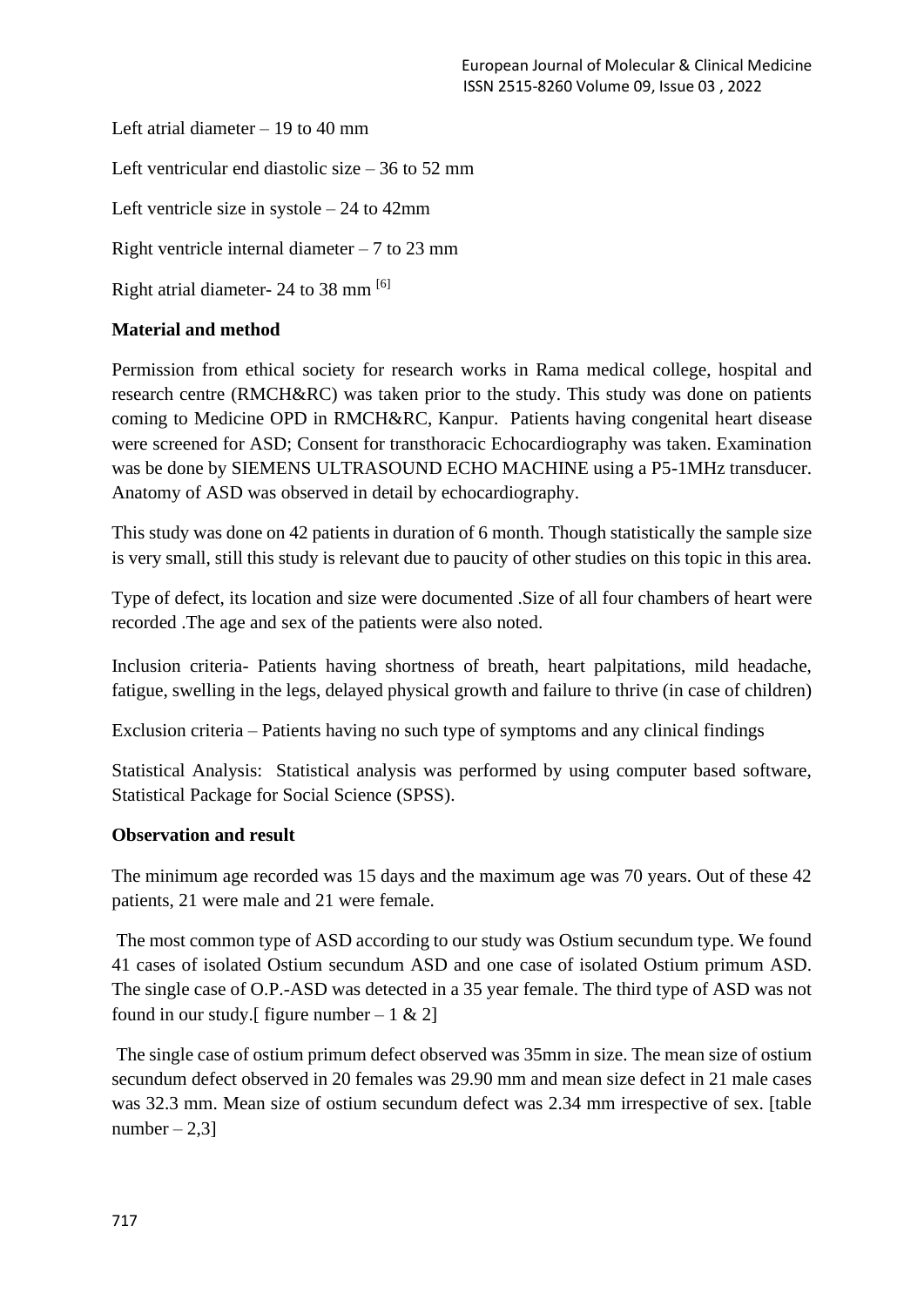The sizes of all four chambers of heart were measured in all 42 cases. The mean chamber size of right atrium was 44mm, and of left atrium was 3.43 mm in females. The mean chamber size of right atrium was 37.6 mm, and of left atrium was 30.6 mm in male patients. The right atrium size was more dilated as compared to left atrium.

The mean chamber size of right ventricle was 43.4 mm and of left ventricle was 65 mm in female patients. The mean chamber size of right ventricle was 43.2mm and of left side was 59.2 mm in male patients. Left ventricular size was more dilated than right ventricular size. [table number  $-31$ ]

#### **Discussion**

Congenital heart diseases ( CHD) is the most commonly occurring congenital disorder, responsible for 28% approx of all congenital birth defects in india with a birth prevalence of 4-50 per 1000.<sup>[7]</sup> Prevalence data of different types of CHD is not uniform across the country due to different settings under which the study was done. Prevalence of CHD at birth is 9 per 1000 live births worldwide ASD is the second most common type after VSD.[8] Increased use of echocardiography has resulted in increased prevalence of ASDs due to detection of milder cases too. $[9,10]$ 

Majority of cases are asymptomatic at birth and may remain undiagnosed till adulthood. It may present later in life with varied set of signs and symptoms according to its size and age dependent changes in the functioning of heart .If detected early, vast majority of cases of ASD are treated successfully due to advanced interventions available now a days. If undetected, the secundum type of ASD may enlarge with age and may outgrow, making transcatheter closure difficult or impossible. Larger defects ( $>20$  mm) are more prone to outgrow with time, so early detection is must for better outcome following repair.

Echocardiography is first line of investigation done now a days to screen and evaluate patients of atrial septal defects and other congenital anomalies of heart. It is a safe, non-invasive and effective imaging technique.

In the present study, we found female patient of ASD presenting with mild symptoms like dysponea on exertion & palpitation, belonging to the age group 0 to 20 years. The size of the defect in this group ranged from  $8 \text{ mm} - 21 \text{ mm}$ . Patients of age group  $21 - 40$  years presented with increased pulmonary pressure. Patients belonging to more than 40 year of age presented with symptoms of right heart failure. These findings are in accordance with study by Michael Humenberger et al, in which out of 236 patients 164 were females belonging to age group 20 to 25 year. <sup>[11]</sup> ROBERT J.CRAIGet.al. Studied on 128 female patients and found that the most common age group with diagnosed ASD was  $31 - 40$  years, which is different from our observation. [12] PETER HAIRSTON et al. studied on 33 patient in which 27 were ASD cases and their age group was more than 40 year, which was also very high as compared to our study. [13]

In the present study, the mean size defect in female patients was recorded as 29.90 mm. Michael Humenberger et al. Recorded mean size defect of 25.5 mm. HowaidaG.et al. Studied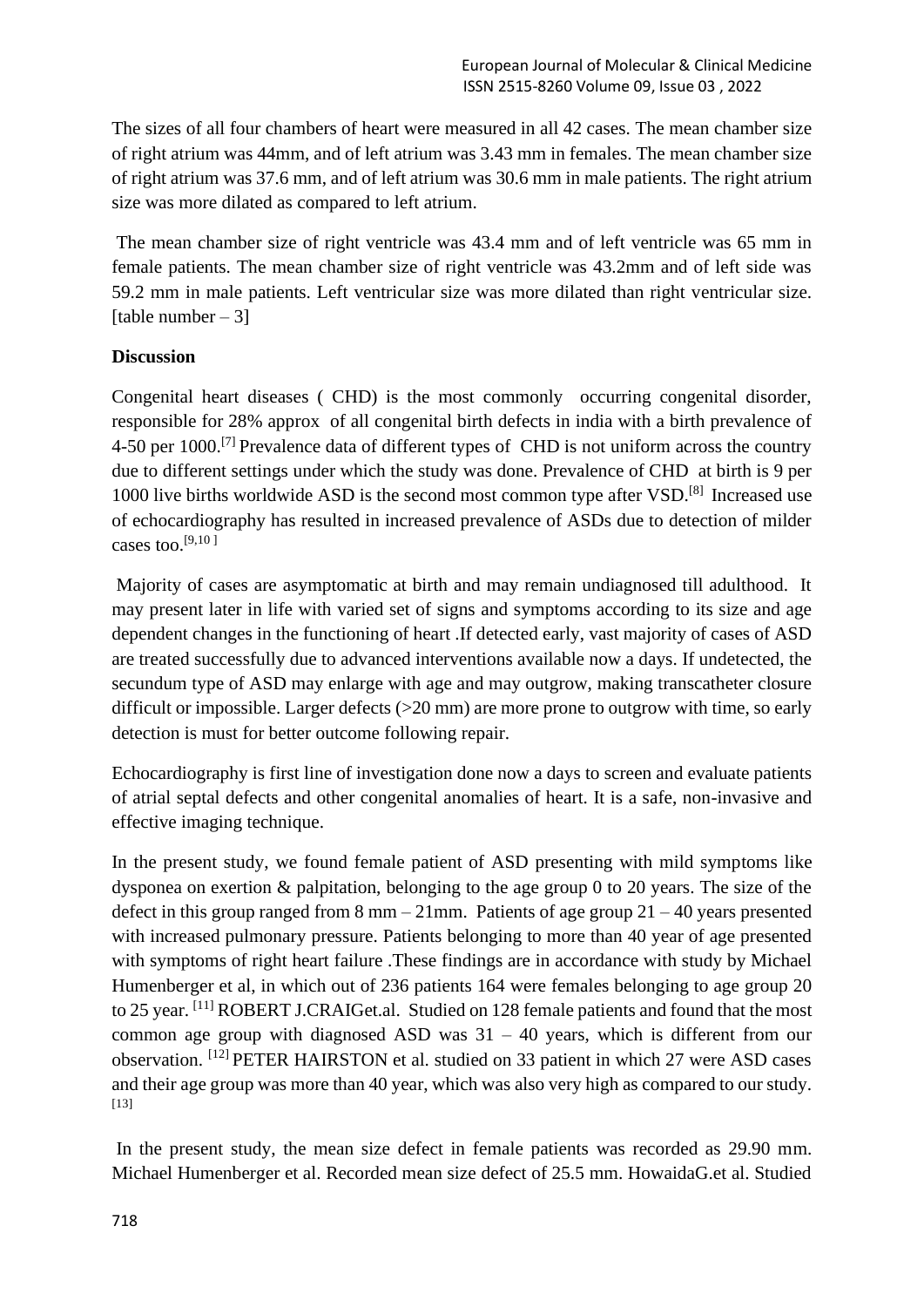on 31 patients in which atrial sepal defect sizes ranged from 4.4 to 25 mm, which compared to our study is very low. [14]] In our study the size of defect ranged from 8mm to 47mm in female patients and from 7mm to 47 mm in male patients. Mallesh Kariyappa.et.al Studied on 23 patient in which 17 were females and the mean ASD size was 21.6 mm.<sup>[15]</sup>

In the present study we found maximum patients belonging to the age group 0 to 5 years are male. It was similar with Michael humenbeerge et al study on 104 patient in which 38 were males belonging to age group 4 to 5 year which was similar to our study.

## **Conclusion**

Evaluation of anatomical characteristics of the defect like its type, location, size, and change in the sizes of heart chambers are essential in not only in diagnosis of ASD but also in determining the prognosis of the case. Echocardiography provides easy diagnosis and critical information about the defect which enables clinicians to decide about the treatment and intervention required. This study boosts the role of Echocardiography as first line of evaluation of cases of ASD and stresses the importance of early diagnosis to increase the quality of life of patients and at the same time to decrease load on higher centres.

## **Reference**

- 1. Anderson RH, Brown NA, Webb S. Development and structure of the atrial septum. Heart. 2002 Jul;88(1):104-10. doi: 10.1136/heart.88.1.104. PMID: 12067964; PMCID: MC1767197
- 2. Zikarg YT, Yirdaw CT, Aragie TG. Prevalence of congenital septal defects among congenital heart defect patients in East Africa: A systematic review and meta-analysis. PLoS One. 2021 Apr 22;16(4):e0250006. Doi: 10.1371/journal.pone.0250006. PMID: 33886628; PMCID: PMC8062078.
- 3. Le Gloan L, Legendre A, Iserin L, Ladouceur M. Pathophysiology and natural history of atrial septal defect. J Thorac Dis 2018;10(Suppl 24):S2854-S2863. doi: 10.21037/jtd.2018.02.8[0http://dx.doi.org/10.21037/jtd.2018.02.80](http://dx.doi.org/10.21037/jtd.2018.02.80)
- 4. Boudoulas KD, Marmagkiolis K, Boudoulas H. Atrial Septal Defect Sizing and Transcatheter Closure. Cardiology. 2019;142(2):105-108. Doi: 10.1159/000496348. Epub 2019 May 22. PMID: 31117079.
- 5. Perloff JK, Marelli A.et.alPerloff`s Clinical Recognition of congenital Heart Disease. 6th ed.: Elsevier Science; 2012 ISBN:9781455733774.
- 6. Luthra A. Echo made easy. 3rd ed. new delhi: Japee rothers Medical Publisher; 2012 ISBN:13-978-8184489392
- 7. Dolk H, Loane M, Garne E; European Surveillance of Congenital Anomalies (EUROCAT) Working Group. Congenital heart defects in Europe: prevalence and perinatal mortality, 2000 to 2005. Circulation. 2011 Mar 1;123(8):841-9. doi: 10.1161/CIRCULATIONAHA.110.958405. Epub 2011 Feb 14. PMID: 21321151.
- 8. Hoffman JI, Kaplan S.et.al .The incidence of congenital heart disease. J Am CollCardiol.2002;39:1890-900 Doi:10.1016/s0735-1097(02)0188-6. PMID:12084585